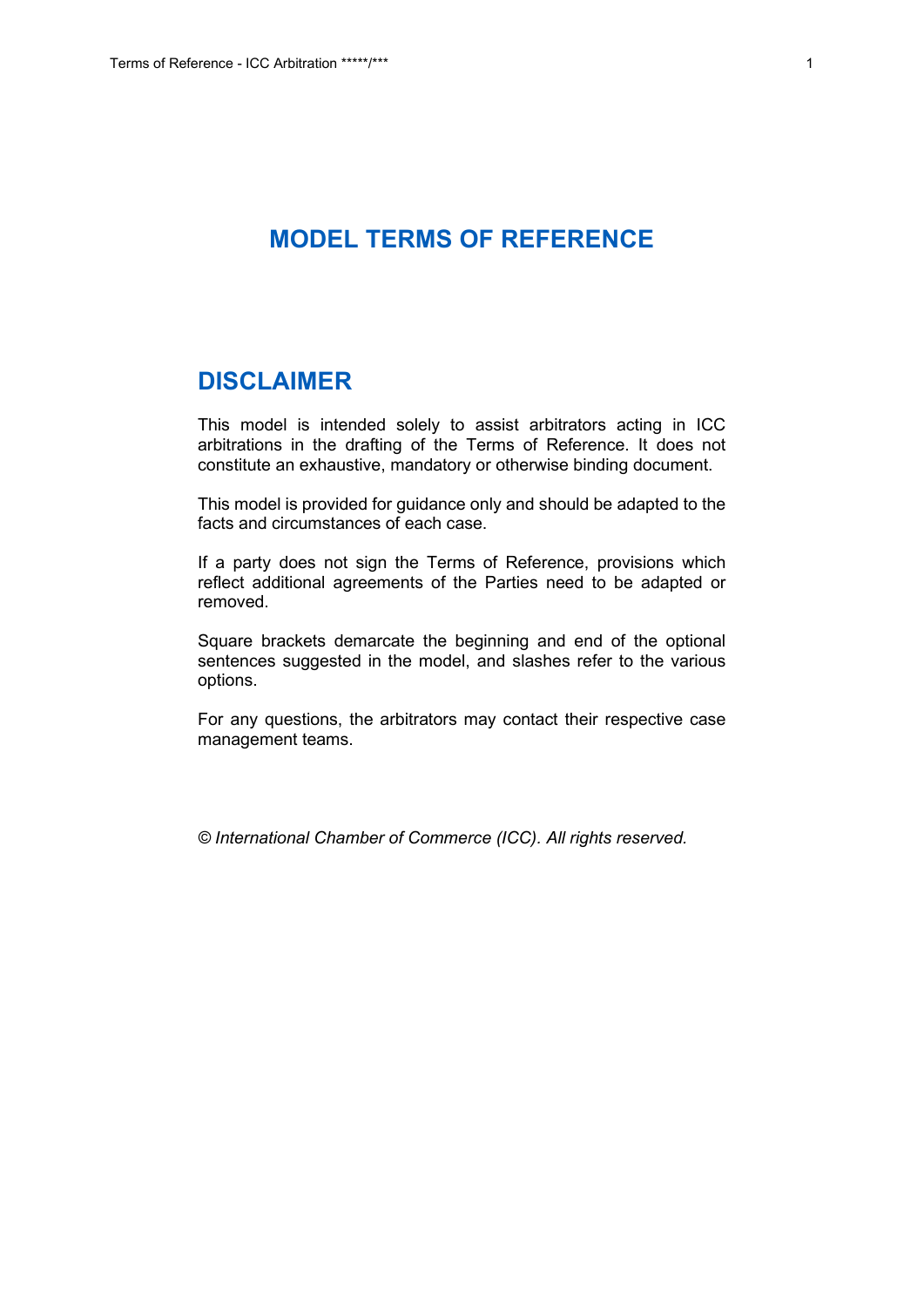# **TERMS OF REFERENCE**

Pursuant to Article 23 of the ICC Arbitration Rules in force as of [1 January 2012] / [1 March 2017] / [1 January 2021] *[check the relevant Article of other versions of the Rules where applicable]*

# **ICC Arbitration \*\*\*\*\*/\*\*\***

#### **Claimant/s v/ Respondent/s v/ Additional Party/Parties**

#### **The Parties and their Representatives**

| Claimant/s                      | [Represented by] / [Not represented] /<br>[Not participating] |
|---------------------------------|---------------------------------------------------------------|
| <b>NAME</b>                     | <b>NAME</b>                                                   |
| Address                         | Law firm                                                      |
|                                 | <b>Address</b>                                                |
|                                 | Telephone<br>Email                                            |
| Respondent/s                    | [Represented by] / [Not represented] /<br>[Not participating] |
| <b>NAME</b>                     | <b>NAME</b>                                                   |
| <b>Address</b>                  | Law firm                                                      |
|                                 | <b>Address</b>                                                |
|                                 | Telephone                                                     |
|                                 | Email                                                         |
| <b>Additional Party/Parties</b> | [Represented by] / [Not represented] /<br>[Not participating] |
| <b>NAME</b>                     | <b>NAME</b>                                                   |
| <b>Address</b>                  | Law firm                                                      |
|                                 | <b>Address</b>                                                |
|                                 | Telephone<br>Email                                            |
|                                 |                                                               |
|                                 |                                                               |

# **The Arbitral Tribunal**

# **NAME** Law firm Address

Telephone Email

# **NAME**

Law firm Address Telephone Email

**NAME** Law firm **Address** Telephone Email

#### *[Administrative Secretary]*

# **NAME**

Law firm Address **Telephone** Email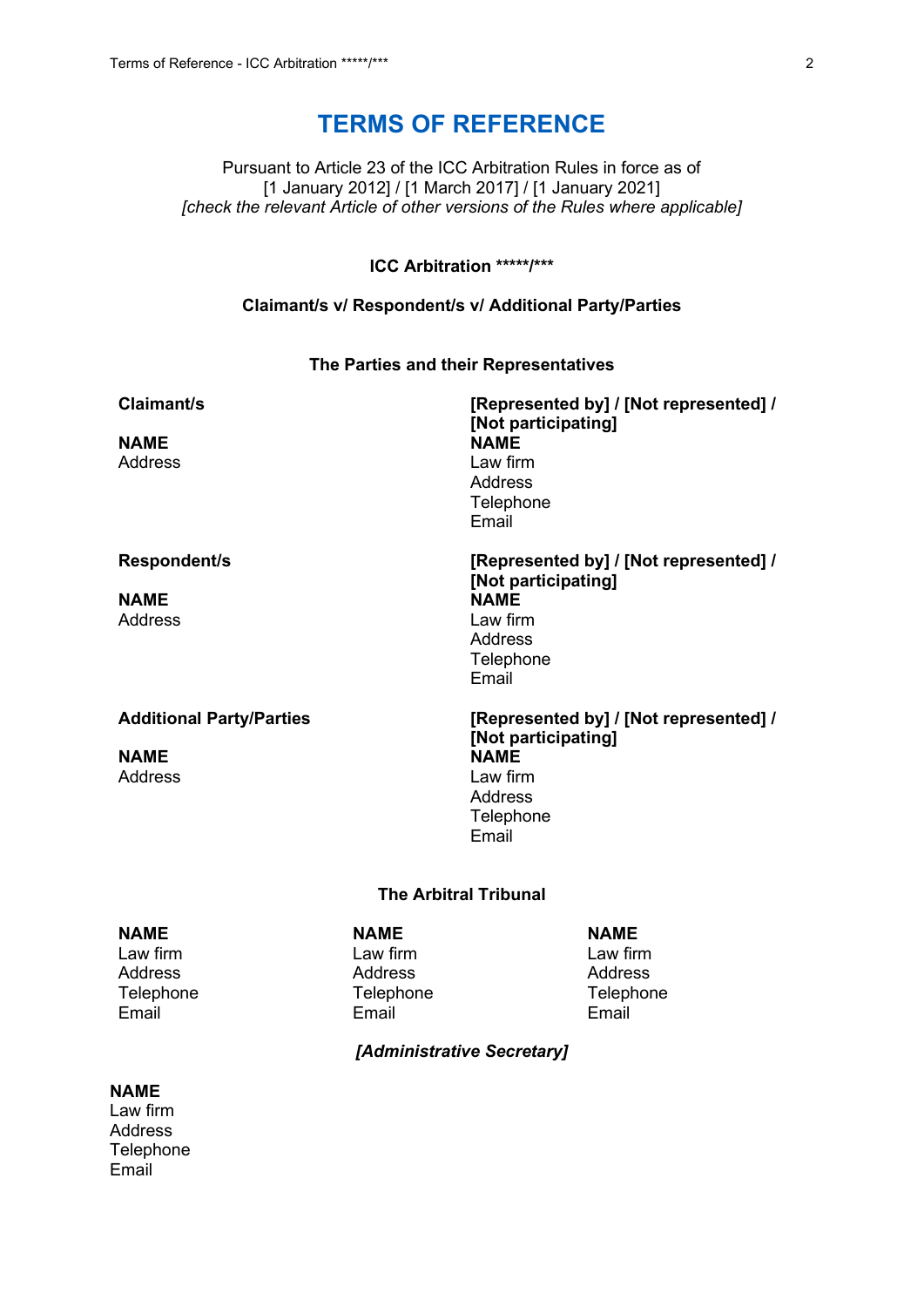# **ICC Case Management Team** *[select one of the following addresses]*

| Headquarters<br>Counsel<br><b>Deputy Counsel</b><br><b>International Court of Arbitration</b><br><b>International Chamber of Commerce</b><br>33-43 avenue du Président Wilson<br>75116 Paris – France<br>Email: <i>ica***@iccwbo.org</i>               | (+331 49 53 ** **)<br>$(+3314953***)$                                                  |
|--------------------------------------------------------------------------------------------------------------------------------------------------------------------------------------------------------------------------------------------------------|----------------------------------------------------------------------------------------|
| <b>Hong Kong Office</b><br>Counsel<br><b>Deputy Counsel</b><br>International Court of Arbitration<br><b>International Chamber of Commerce</b><br>Suite 2, 12/F, Fairmont House<br>8 Cotton Tree Drive<br>Central - Hong Kong<br>Email: ica8@iccwbo.org | (+ ***)<br>(+ ***)                                                                     |
| <b>North America Office</b><br>Counsel<br>Deputy Counsel<br>In affiliation with SICANA Inc.<br>140 East 45th Street, Suite 14C<br>New York, NY 10017 - USA<br>Email: ica9@iccwbo.org                                                                   | $(+ \atop + \atop + \atop + \atop + \atop + \atop + \atop + \atop + \atop + \atop } )$ |
| <b>Brazil Office</b><br>Counsel<br>Deputy Counsel<br>In affiliation with SCIAB LTDA.<br>Rua Surubim, 504, Brooklin Novo<br>CEP 04571-050<br>São Paulo - Brazil<br>Email: ica10@iccwbo.org                                                              | $(+$ ***)<br>$(+$ ***)                                                                 |
| Singapore Office<br>Counsel<br><b>Deputy Counsel</b><br>In affiliation with SICAS<br>32 Maxwell Road<br>#03-05B Maxwell Chambers<br>Singapore 069115<br>Email: <i>ica11@iccwbo.org</i>                                                                 | $\stackrel{(+ \ * \ * \ *)}{(+ \ * \ * \ *)}$                                          |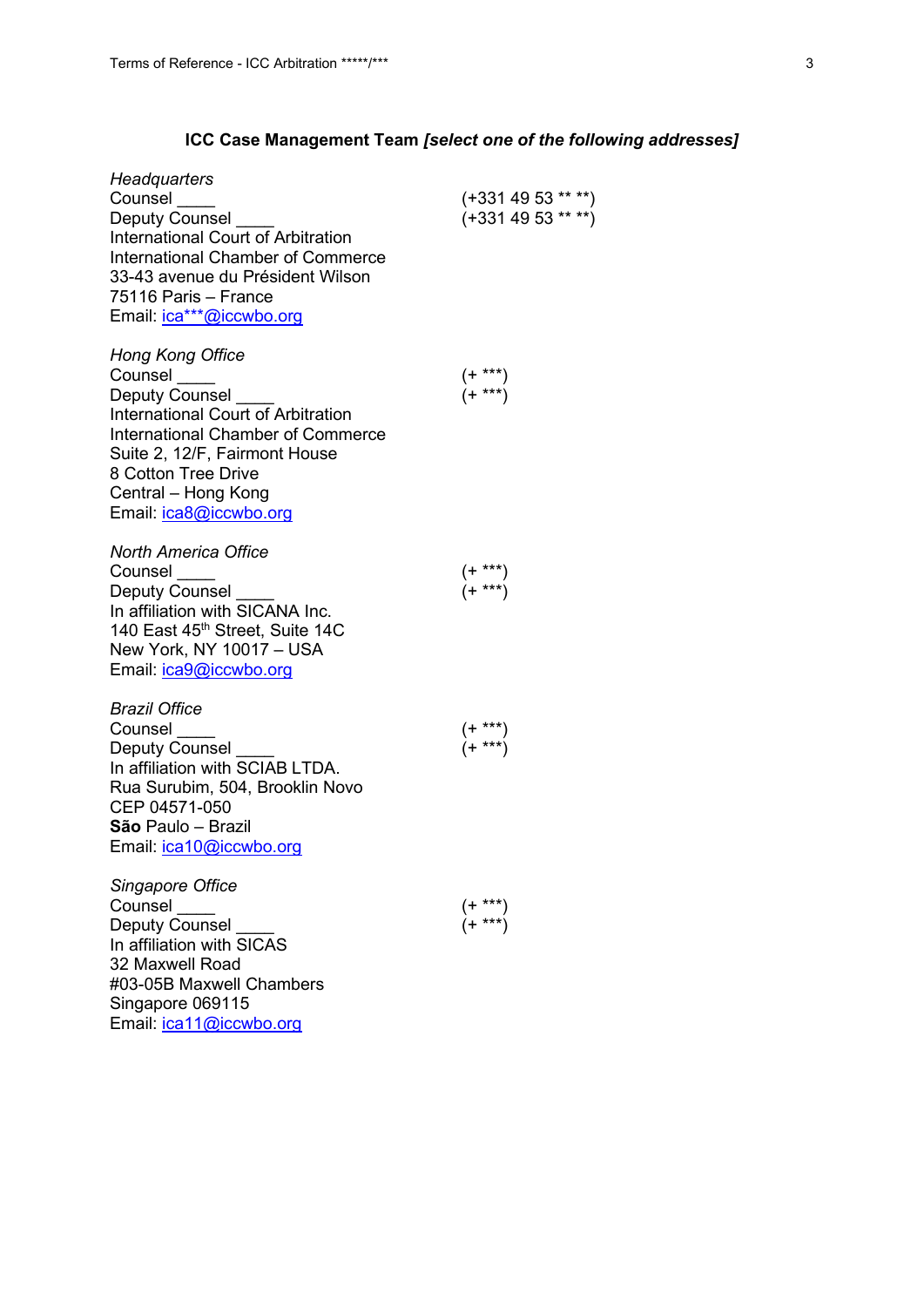# *[Include a Table of Content]*

# *Optional Provision*

# **I. Defined Terms**

- 1. The following defined terms are used in these Terms of Reference:
	- International Chamber of Commerce ("ICC")
	- International Court of Arbitration of the International Chamber of Commerce ("Court")
	- Secretariat of the International Court of Arbitration ("Secretariat")
	- ICC Arbitration Rules in force as of [1 January 2012] / [1 March 2017] / [1 January 2021] ("Rules")
	- Arbitral Tribunal, includes one or more arbitrators ("Tribunal")
	- Claimant/s, Respondent/s and any Additional Party/Parties together ("Parties")
	- [Any other definition that may be necessary]

# **II. The Parties and their Representatives**

- 2. Any addition or change to the registered office of any party or to a party's legal representation after the date of these Terms of Reference must be notified to the other Parties, the Tribunal and the Secretariat in writing immediately after such addition or change.
- 3. When a relationship exists between a new party representative and an arbitrator which in the Tribunal's view may create a conflict of interest, the Parties agree that the Tribunal may take appropriate measures to ensure the integrity of the arbitration, including the exclusion of the new party representative from participating in all or part of the arbitration.
- 4. By signing these Terms of Reference, the Parties confirm that the above mentioned representatives of the Parties are duly authorised to act and express themselves in this arbitration in the name and for the account of the party that appointed them, in particular for the execution of these Terms of Reference. Each may validly exercise his/her power and authority individually or collectively.

# **III. Constitution of the Tribunal**

5. The Tribunal was constituted as follows:

On  $\frac{1}{2}$  [name]

/[was confirmed as co-arbitrator by the [Secretary General/Court] upon [joint] nomination by Claimant/s [and the Additional Party/Parties], pursuant to Article 13(1).]

/[was appointed as co-arbitrator by the Court on behalf of Claimant/s [and the Additional Party/Parties] upon the proposal of the LCC National Committee/Group of the ICC, pursuant to Article 13(3).]

/[was appointed directly by the Court as co-arbitrator on behalf of Claimant/s [and the Additional Party/Parties], pursuant to Article [13(3).] /[13(4)/(a)/(b).]

# On \_\_\_\_, \_\_\_\_\_ [name]

/[was confirmed as co-arbitrator by the [Secretary General/Court] upon [joint] nomination by Respondent/s [and the Additional Party/Parties], pursuant to Article 13(1).]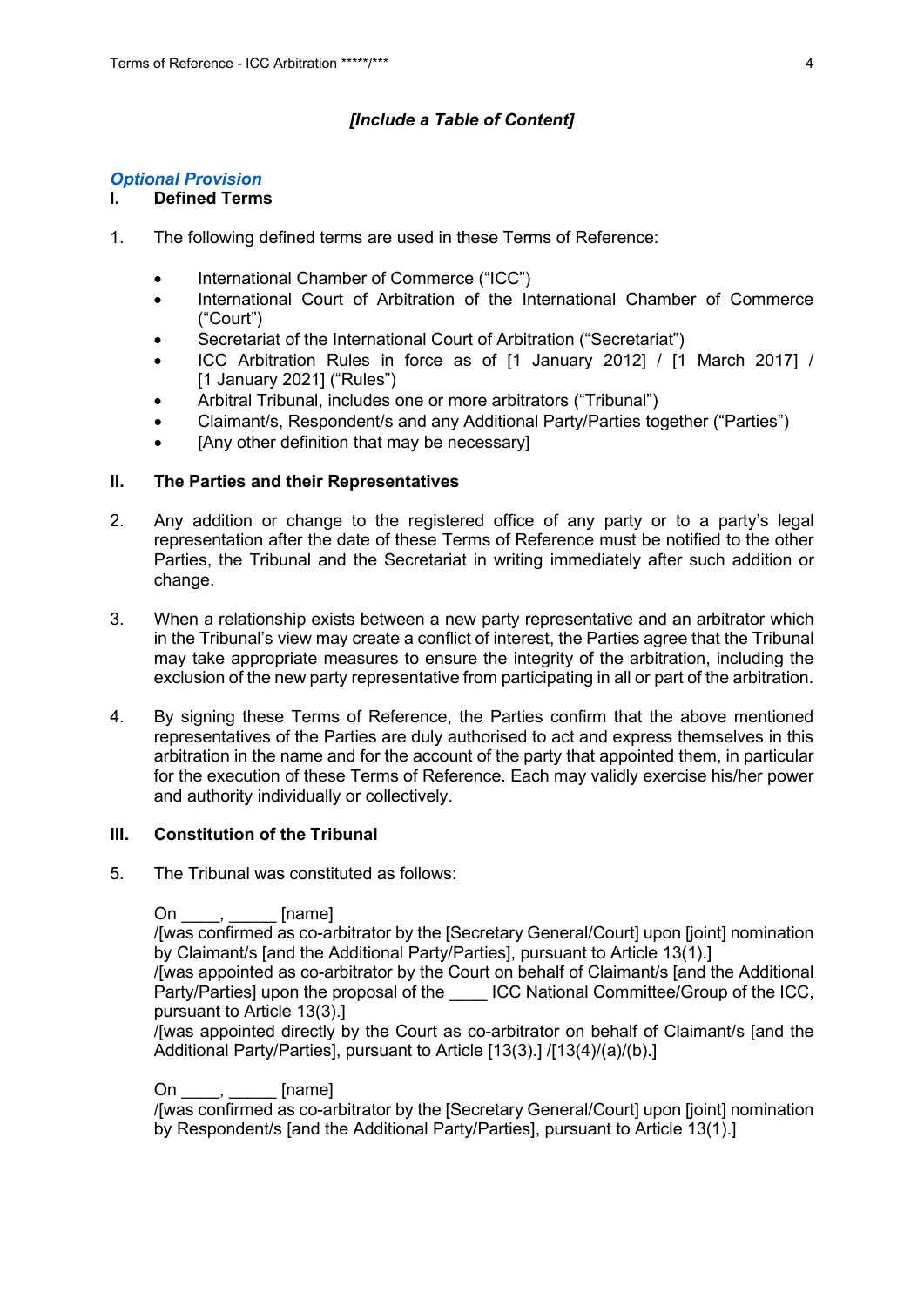/[was appointed as co-arbitrator by the Court on behalf of Respondent/s [and the Additional Party/Parties] upon the proposal of the LCC National Committee/Group of the ICC, pursuant to Article 13(3).]

/[was appointed directly by the Court as co-arbitrator on behalf of Respondent/s [and the Additional Party/Parties], pursuant to Article [13(3).] /[13(4)/(a)/(b).]

On , [name]

/[was confirmed as sole arbitrator/president of the Tribunal by the [Secretary General/Court upon joint nomination by the Parties/co-arbitrators], pursuant to Article 13(1).]

/[was appointed by the Court as sole arbitrator/president of the Tribunal, upon the proposal of the \_\_\_\_ ICC National Committee/Group of the ICC, pursuant to Article 13(3).]

/[was appointed directly by the Court as sole arbitrator/president of the Tribunal, pursuant to Article 13(4)/(a)/(b).]

#### *Optional Provision*

*[Add where an administrative secretary has been/is being appointed]*

- 6. The Parties agree to the appointment of as administrative secretary for the Tribunal, in conformity with the section on Administrative Secretaries of the Note to Parties and Arbitral Tribunals on the Conduct of the Arbitration under the ICC Rules of Arbitration.
- 7. By signing these Terms of Reference, each party confirms that the Tribunal has been properly constituted.
- 8. Accordingly, the Parties waive any objections in respect of matters known to the Parties at the date of signature.

#### **IV. Notifications and Communications**

- 9. Pursuant to Article 3 of the Rules, the Parties and the Tribunal must send copies of all written correspondence directly to all other Parties' representatives, each arbitrator and the Secretariat simultaneously to the addresses indicated on page
- 10. Communications shall be sent to the Party representatives' email addresses as set out above on or before any date set by the Tribunal and by courier only when required.
- 11. Documents must be sent to the Secretariat in electronic form only.
- 12. [Any requirement regarding notification and/or depositing of an award at the place of arbitration may need to be addressed.]
- 13. Subject to any requirements of mandatory law that may be applicable, and unless the Parties agree otherwise, (1) the Terms of Reference may be signed in counterparts and (2) such counterparts may be scanned and communicated to the Secretariat pursuant to Article 3 of the Rules by email or any other means of telecommunication that provides a record of the sending thereof.
- 14. Likewise, subject to any requirements of mandatory law that may be applicable, the Parties may agree (1) that any award be signed by the members of the Tribunal in counterparts and/or (2) that all such counterparts be assembled in a single electronic file and notified to the parties by the Secretariat by email or any other means of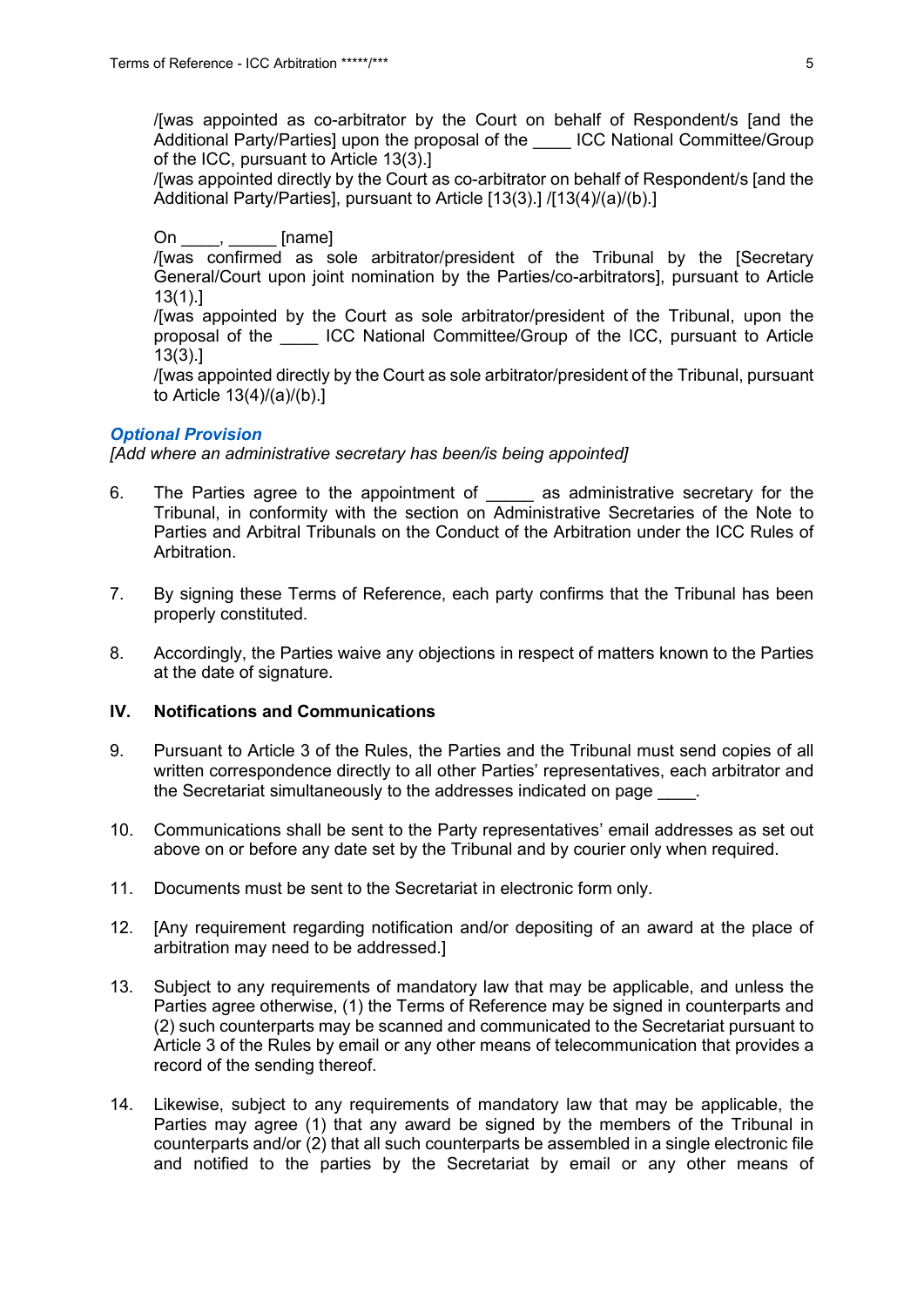telecommunication that provides a record of the sending thereof, pursuant to Article 34 of the Rules.

### **V. Procedure to Date**

- 15. On fith a Secretariat received a Request for Arbitration filed by Claimant/s.
- 16. In its/their Request, Claimant/s [indicated that in accordance with the arbitration agreement/s the arbitration is submitted to a sole arbitrator / three-member Tribunal [and nominated as co-arbitrator.] / [proposed that the arbitration be submitted to a sole arbitrator / three-member Tribunal [and nominated \_\_\_\_ as co-arbitrator.]
- 17. The Secretariat notified the Request for Arbitration to Respondent/s on  $\blacksquare$ .
- 18. On following an extension of time granted by the Secretariat, [the Secretariat] received an Answer to the Request for Arbitration /[and counterclaims.] filed by Respondent/s.] /[The Secretariat also received a Request for Joinder filed by Respondent/s.]
- 19. In the Answer, Respondent/s [indicated that in accordance with the arbitration agreement/s the arbitration is submitted to a sole arbitrator / three-member Tribunal [and nominated \_\_\_\_ as co-arbitrator.] / [proposed that the arbitration be submitted to a sole arbitrator / three-member Tribunal [and nominated \_\_\_\_ as co-arbitrator.] /[agreed with Claimant/s to submit the arbitration to a sole arbitrator / three-member Tribunal.]
- 20. [The Secretariat notified the Request for Joinder to Claimant/s and the Additional Party/Parties on **Deal**.
- 21. On  $\blacksquare$ , [following an extension of time granted by the Secretariat], Claimant/s and/or Additional Party/Parties filed an Answer to the Request for Joinder.
- 22. [Respondent/s/The Additional Party/Parties raised a plea/s pursuant to Article 6(3) of the Rules or did not submit an Answer.] [It/They however requested that said plea/s be decided directly by the Tribunal.] [Such plea/s will be decided directly by the Tribunal, after providing the Parties with an opportunity to comment.] [The matter was not referred to the Court. The Tribunal must decide any question of jurisdiction or of whether the claims may be determined together, after providing the Parties with an opportunity to comment.] [At its session of  $\qquad$ , the Court decided pursuant to Article 6(4) [that this arbitration will proceed.] /[that this arbitration will not proceed as to \*\*\* and \*\*\*.] /[that this arbitration will not proceed as to Claimant's/s' /Respondent's/s' /the Additional Party's/Parties' claims brought under \*\*\* and \*\*\* (*name of contracts*).]
- 23. Pursuant to Article 16 of the Rules the file was transmitted to the Tribunal on  $\blacksquare$ .
- 24. [As required by Article 24 of the Rules, the Tribunal convened a case management conference which took place [via telephone conference] on to consult the Parties on procedural measures that may be adopted pursuant to Article 22(2) of the Rules and Appendix IV to the Rules.]
- 25. [At its session of \*\*\* the Court extended the time limit for establishing the Terms of Reference until \*\*\* pursuant to Article 23(2) of the Rules.]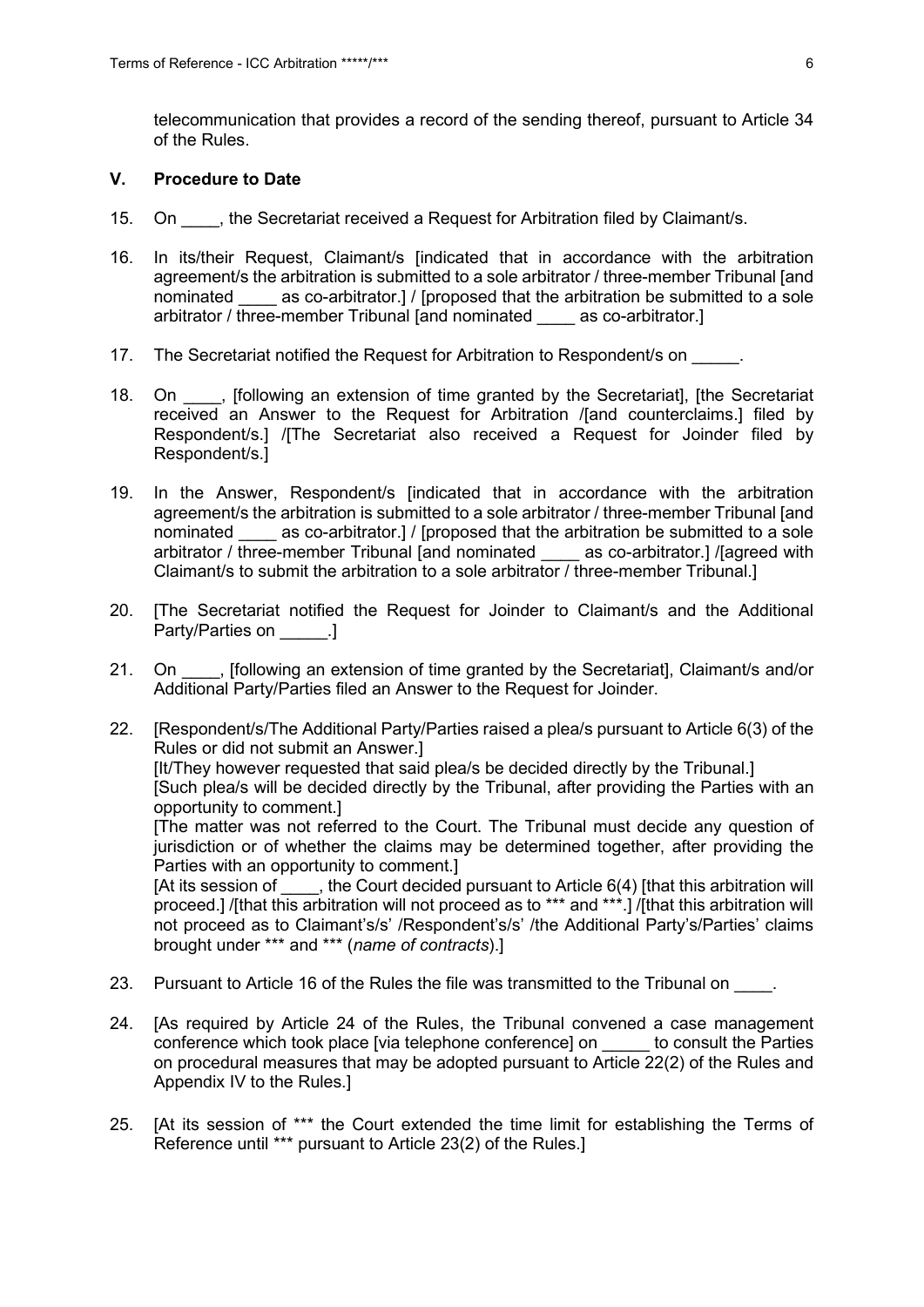#### **VI. Arbitration Agreement**

26. /[Claimant/s /Respondent/s /the Additional Party/Parties] made claims under arbitration agreement/s contained in [*mention agreement(s), date(s), signatories*], which provides:

[*Quote in full the dispute resolution clause(s).*]

#### **VII. Applicable Substantive Law**

27. [*Quote in full the choice of law clause(s) and/or any subsequent agreement by the parties or with the Tribunal for instance that the Tribunal may decide ex aequo et bono/amiable compositeur; otherwise indicate whether this must be determined by the Tribunal.*]

#### **VIII. Applicable Procedural Rules**

28. Pursuant to Article 19 of the Rules, the proceedings shall be governed by the Rules and, where the Rules are silent, by any rules which the Parties or, failing them, the Tribunal may settle on, whether or not reference is thereby made to the rules of procedure of a national law to be applied to the arbitration.

# **IX. Language of the arbitration**

- 29. [*Refer to the arbitration agreement(s) and/or any subsequent agreement by the parties; failing agreement, the Tribunal must decide on the language prior to establishing the Terms of Reference and reflect its decision in the Terms of Reference.*]
- 30. /[Accordingly], the language of the arbitration is \_\_\_\_\_.

# **X. Place of Arbitration**

- 31. [The arbitration agreements/s provide/s for \_\_\_\_\_ as place of arbitration.] [The place of arbitration was not provided in the arbitration agreement/s. The Court decided to fix *(city/country)* as place of arbitration (Article 18(1)). / The Parties subsequently agreed on \_\_\_\_ *(city/country)* as place of arbitration.]
- 32. Pursuant to Article 18(2) of the Rules, the Tribunal may, after consultation with the Parties, conduct hearings and meetings at any location it considers appropriate.
- 33. Pursuant to Article 18(3) of the Rules, the Tribunal may deliberate at any location it considers appropriate.

# **XI. Parties' Respective Positions and Relief Sought**

- 34. The purpose of the following summaries is to satisfy the requirement of Article 23(1) of the Rules, without prejudice to any other or further allegations, arguments, contentions and denials contained in the submissions already on record, and in future pleadings or submissions in this arbitration, subject to Article 23(4) of the Rules.
- 35. Therefore, no Party shall make new claims which fall outside the limits of these Terms of Reference once they have been signed or approved, unless it has been authorised to do so by the Tribunal who shall consider the nature of such new claims, the stage of the arbitration and other relevant circumstances.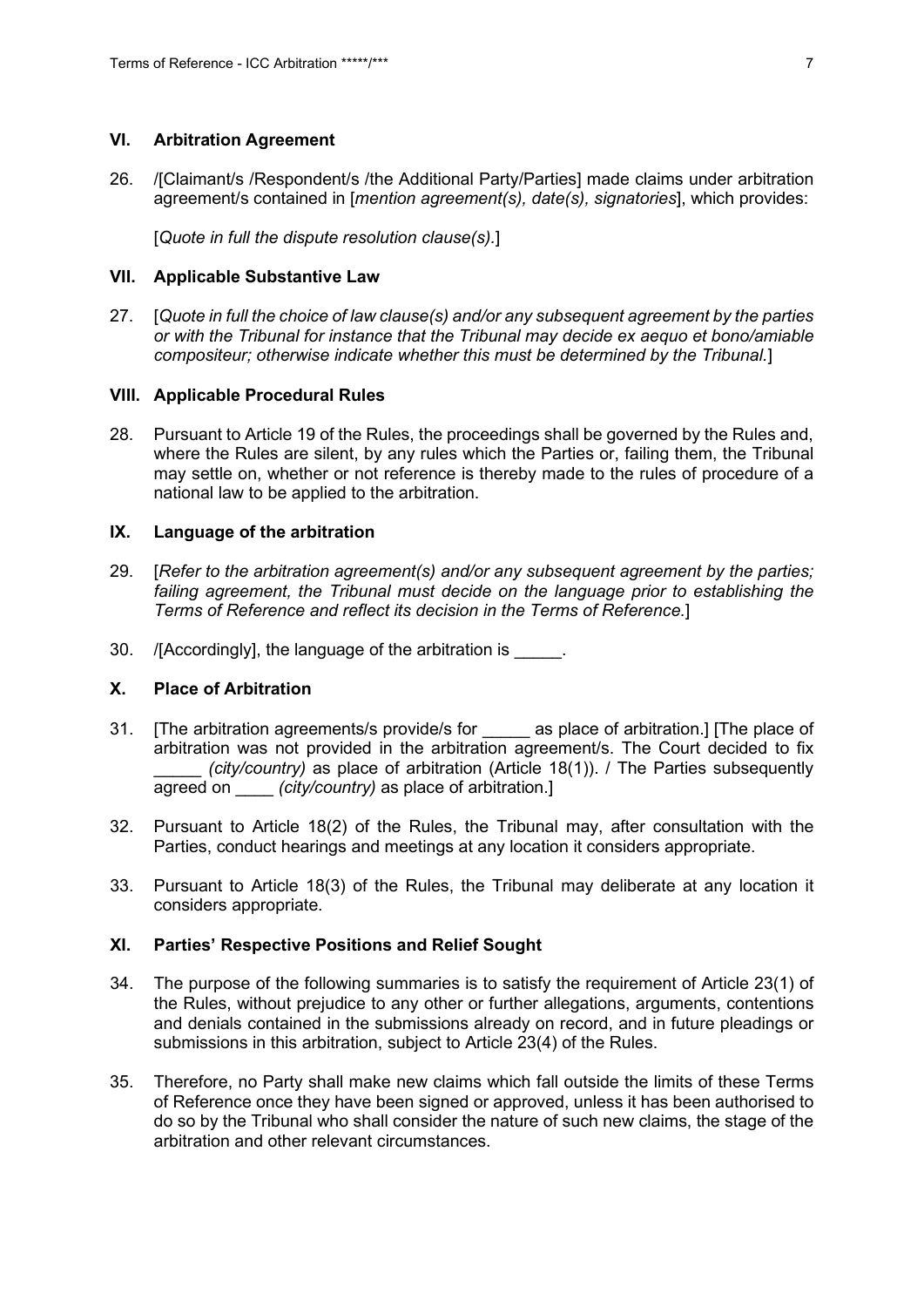- 36. No statement or omission in the summary of any Party is to be interpreted as a waiver or admission of any issue of fact or law. The summary neither reflects any fact finding by the Tribunal nor any admission by any other Party.
- 37. [The summaries of the Parties' respective positions and relief sought provided in these Terms of Reference are based on the submissions made by the Parties to date: Request for Arbitration dated \_\_\_, [Answer to the Request for Arbitration dated \_\_\_,] [Request for Joinder dated ...] [Answer to the Request for Joinder dated ...]]
- 38. [Based on the Parties' submissions, a summary of facts is hereafter provided.] /[The following summary of facts is uncontested.] /[The Parties' have summarised their position as follows.]
- 39. By signing these Terms of Reference, the Parties neither subscribe nor acquiesce to the summary of the other Party's position set forth below.

#### **A- Claimant's/s' Position and Relief sought**

[*to be completed*]

#### **B- Respondent's/s' Position and Relief sought**

- 40. [Respondent/s [and the Additional Party/Parties] raise jurisdictional objections on the around that \_\_\_\_\_.]
- 41. [Any question of jurisdiction or admissibility shall be decided by the Tribunal.]
- 42. [By signing these Terms of Reference, [Respondent/s [and the Additional Party/Parties] do/does not waive its/their jurisdictional objections.]

[*to be completed*]

#### **C- Additional Party's/Parties' Position and Relief sought**

[*To be completed.*]

#### **XII. Amount in Dispute**

43. [The amount in dispute is currently quantified at US\$/Euros/[other currency] \_\_\_\_.] /[To date, Claimant's/s' quantified claims amount to and Respondent's/s' quantified counterclaims amount to \_\_\_\_\_.] /[The amount in dispute is currently unquantified; Claimant/s /Respondent/s /the Parties will determine the amount of their claims or quantify the damages during the arbitration.]

#### **XIII. Issues to be determined**

44. The issues to be determined by the Tribunal may include but are not limited to the following:

*[To be completed; include any jurisdictional issues and issues related the costs to be determined by the Tribunal; where Terms of Reference are to be approved, identify any issue of jurisdiction as an issue to be determined]*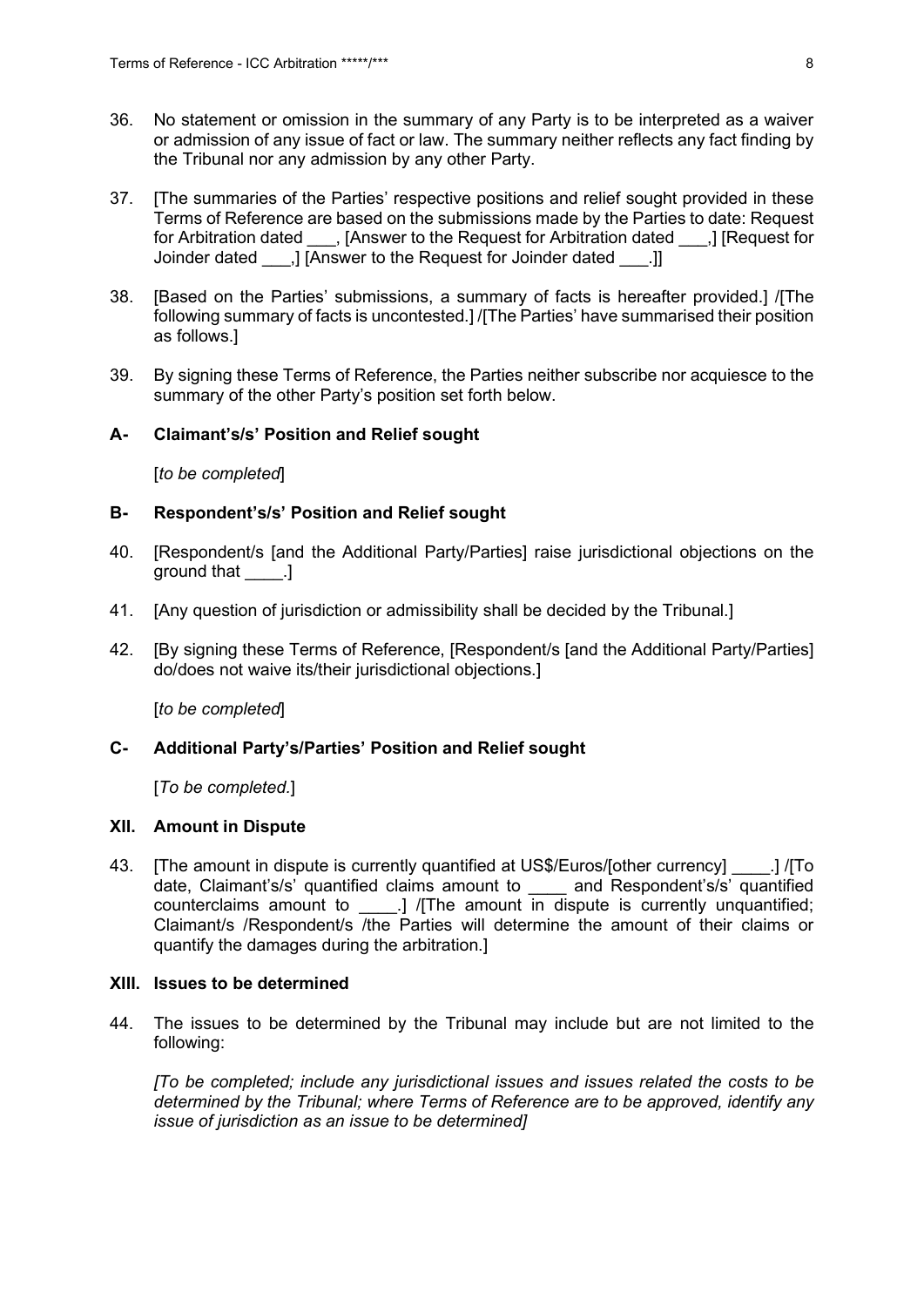- 45. In any event, the issues to be determined shall be those resulting from the Parties' submissions, including forthcoming submissions, and those relevant to the decision of the Parties' respective claims and defenses, without prejudice to Article 23(4) of the Rules.
- 46. The Tribunal shall be free to decide any issue by way of partial or interim awards, or by a final award as it may deem appropriate and after having provided the Parties a reasonable opportunity to present their case.

# *Optional Provisions which may be included when all parties are expected to sign*

#### **XIV. Protection of Personal Data**

- 47. The parties, their legal representatives acknowledge, and shall ensure that all those acting on their behalf acknowledge, that the ICC is subject to EU Regulation 2016/679 ("GDPR") and related French data protection laws and regulations, acts as a controller of personal data for some of the data processed during the arbitration for the purposes detailed in the [ICC Data Privacy Notice for ICC Dispute Resolution Proceedings,](https://iccwbo.org/dispute-resolution-services/icc-data-privacy-notice-for-icc-dispute-resolution-proceedings/) but not for the activities undertaken by others in the context of ICC proceedings.
- 48. The GDPR or other data protection laws and regulations may also apply to the parties, their legal representatives, the arbitrators and others acting on their behalf or at their request. The party that considers itself or others acting on its behalf to be bound by the GDPR or other relevant data protection laws and regulations shall inform the arbitral tribunal as soon as practicable. The party shall insure that anyone acting on its behalf is notified of such information of the arbitral tribunal. This means that, absent unusual circumstances, any data protection issues shall be raised at the case management conference if not before.
- 49. Each party, legal representative and arbitrators acting as data controller to which the GDPR applies has a separate responsibility to comply with the provisions of the GDPR.
- 50. To the extent applicable, the arbitral tribunal, the parties, and their legal representatives shall put in place, and shall ensure that all those acting on their behalf put in place, appropriate technical and organisational measures to comply with any applicable data protection laws during the arbitration and the applicable retention period in a proportionate manner that minimizes the impact on the personal data.
- 51. The arbitral tribunal has authority to issue directions applying the data protection laws to the proceedings, which shall be binding on the parties for the purposes of the arbitration.
- 52. The parties and their legal representatives shall put in place and shall ensure that all those acting on their behalf put in place:
	- a. appropriate technical and organisational measures to ensure a reasonable level of security appropriate to the arbitration, taking into account the scope and risk of the processing, the state of the art, the impact on data subjects, the capabilities and regulatory requirements of all those involved in the arbitration, the costs of implementation, and the nature of the information being processed or transferred, including whether it includes personal data or sensitive business, proprietary or confidential information; and
	- b. mechanisms to ensure that they comply with data breach notification procedures.

## **XV. Other Procedural Matters**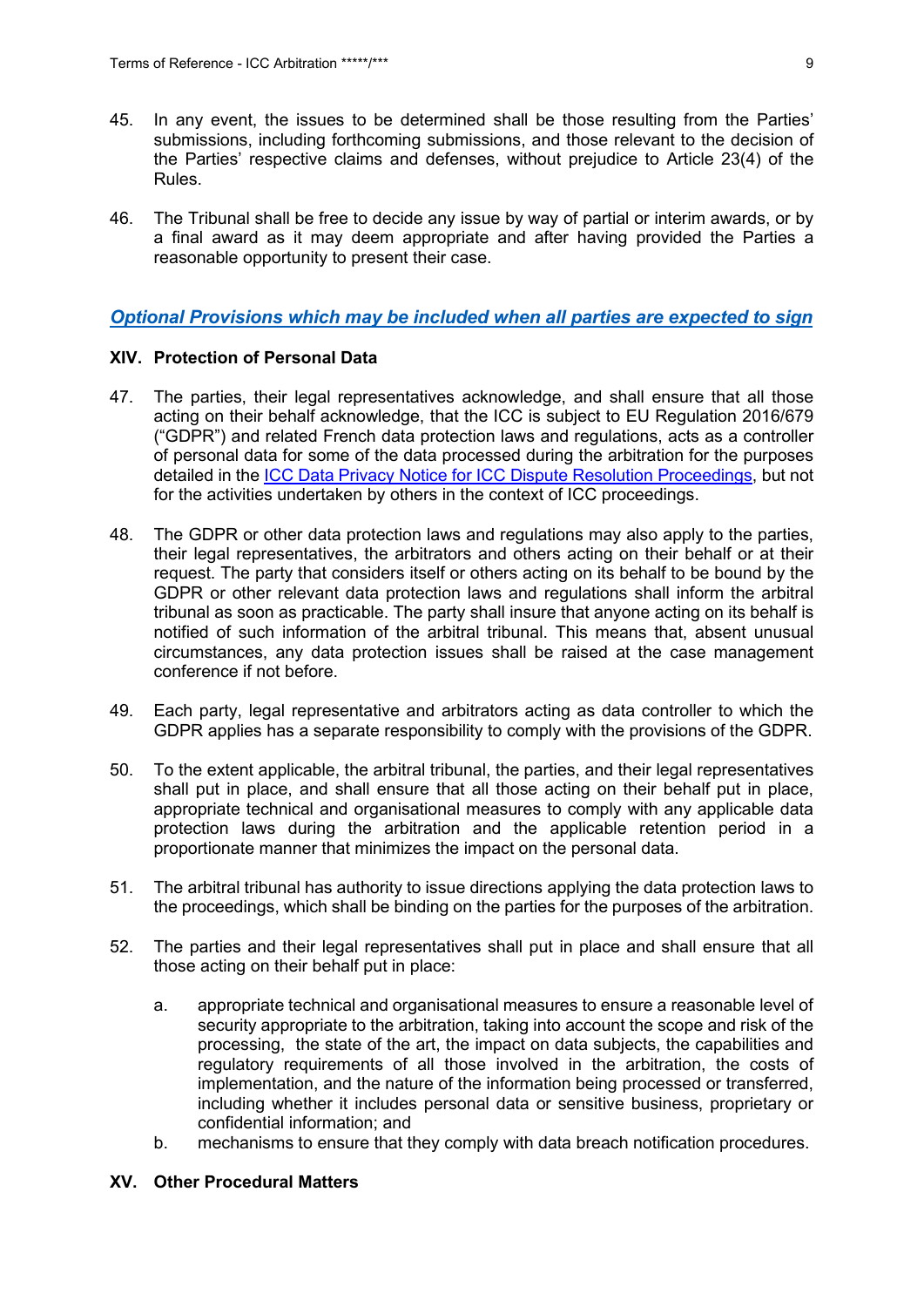# *Procedural Orders*

- 53. Any procedural matter may be determined by way of procedural orders after consultation with the Parties.
- 54. Any procedural order may be made by the President alone on behalf of the Tribunal, after consulting with the co-arbitrators. In case of urgency, the President may issue procedural orders and directions alone.

#### *Efficiency*

55. In accordance with Article 22(1) of the Rules, the Tribunal and the Parties agree to make every effort to conduct the arbitration in an expeditious and cost-effective manner, having regard to the complexity and value of the dispute.

#### *Optional Provisions*

*The Tribunal and the Parties may consider adding provisions related to any confidentiality agreement, any value added tax due on the arbitrators' fees, any reference to soft law such as the IBA Rules on Taking of Evidence and the IBA Guidelines on Party Representation and any reference to the use of ICC expertise services or the possibility of settling the dispute in accordance with the ICC Mediation Rules.*

#### *Confidentiality*

56. Unless disclosure is required by law, judicial or arbitral order, or for the purpose of enforcing a judgment, order, direction, decision or award, or as needed to protect or to pursue a Party's legal right, or to enable an arbitrator to respond to a challenge, the Parties and the Arbitral Tribunal undertake to preserve the confidential nature of the arbitration.

#### *Value Added Tax (VAT)*

57. In accordance with Article 2(13) of the Rules, amounts paid to the Arbitral Tribunal do not include any VAT. The undersigning Parties severally undertake to pay the VAT directly to the Arbitral Tribunal upon its request of payment following presentation of relevant invoices. The latter may arrange for the deposit of funds towards VAT due on the fees and expenses in accordance with the Note.

#### *Expertise*

58. Any party and/or the Tribunal may request the ICC International Centre for ADR to propose experts pursuant to the Proposal of Experts and Neutrals Rules.

### *Mediation*

59. The Parties may, at any time, without prejudice to the present arbitration, seek to settle their dispute in accordance with the ICC Mediation Rules.